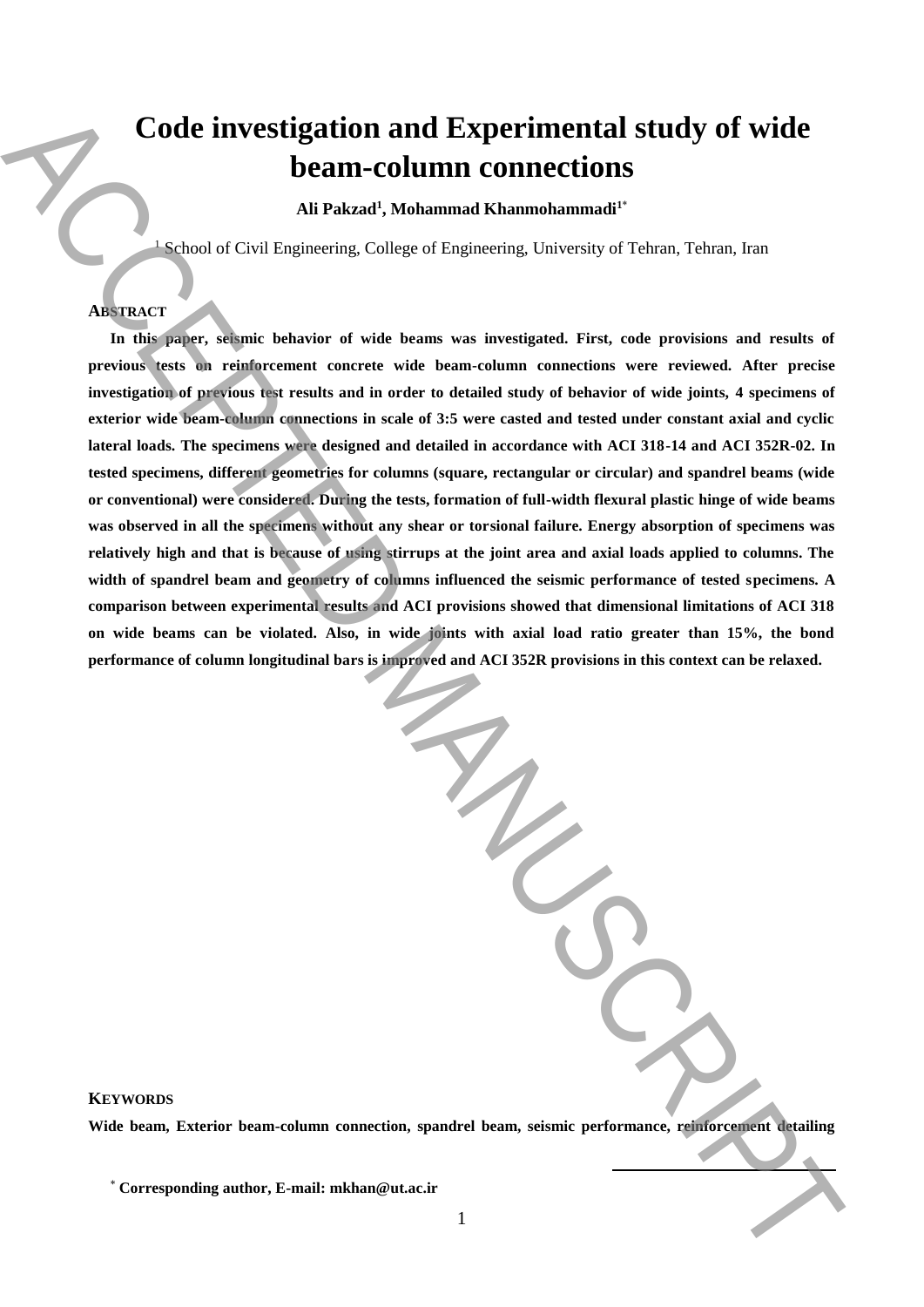## **1. Introduction**

Wide beam frames are efficient gravity and lateral systems in which the beam is wider than the column, and some of the wide beam bars are anchored in spandrel beam. Many codes of practice prior to 1995 prohibited the use of these frames in highly seismic regions [1]. But recent research in the last two decades has revealed that the performance of wide frames when subjected to lateral excitation may be acceptable [2,3]. The key parameter in the seismic behavior of wide beams as earthquake-resistant structures is the reinforcement detailing, especially at the joint region [4,5]. The torsional failure observed in many wide connections tested in the literature can be avoided by providing adequate transverse and longitudinal reinforcement at spandrel beam [6,7]. **Figure 1. The figure is the control and the setup of the setup of the setup of the setup of the setup of the setup of the setup of the setup of the setup of the setup of the setup of the setup of the setup of the set** 

However, there are still some concerns about the seismic performance of wide beam-column connections. The ductility, stiffness and energy dissipation capacity of wide joints are usually lower than those of conventional ones [8,9]. Generally, the codes do not have comprehensively distinct provisions for seismic designing of wide beams. Most of them only impose a restriction on the dimensional parameters of wide beamcolumn connections [10–12]. The correct implementation of reinforcement details at the joint area seems to be vague and practically difficult.

In the current study, the seismic behavior of wide beams was investigated. The study focused on the reinforcement detailing at the joint region.

#### **2. Methodology**

The paper is based on an experimental program conducted in the structural laboratory of Tehran University. Four 3:5 scale exterior wide beam-column connections were tested under constant axial and quasistatic lateral loads. The test setup is shown in Figure 1.



The test specimens were derived from a five-story prototype building. Different spandrel beam types, namely conventional and wide beams, and various column geometries, including square, rectangular and circular, were used in the specimens.

All the specimens were designed according to rules and regulations of ACI 318-14 and ACI 352R-02 [13,14]. Some violations from the code requirements were considered to facilitate the construction of the connections. The amount of stirrups used in wide beams was significantly relaxed compared with that provided by ACI 318-14. The anchorage ratio of column longitudinal bars (the ratio of beam height to the diameter of column bars) was lower than the minimum value suggested by ACI 352R-02. Some dimensional restrictions of the beam width in ACI 318 were violated, too.

The spandrel beams were designed to resist against the torsional demand in accordance with ACI 352R-02. The transverse reinforcement of wide beams was continued at the joint region in conforming to ACI 318- 14. This detailing was not thoroughly used in previous studies, maybe because of difficulties in the execution.

The axial load of specimens was  $0.15A<sub>g</sub> f<sub>c</sub> (A<sub>g</sub>$  is the column area and *f<sup>c</sup>* is the compressive strength of concrete). The lateral loading pattern was obtained from ACI 374.2R13 [15] and is shown in Figure 2.

#### **3. Results and Discussion**

Figure 3 shows the lateral response of wide beamcolumn connections studied in this research. The specimens had the lateral drift capacity near 6.0%. The hysteresis loops shown in Figure 3 are relatively fat, which means that behavior of specimens in terms of energy dissipation was fine. Full flexural hinges developed in test specimens and no sign of immature shear or toraion failure was observed in the tests.

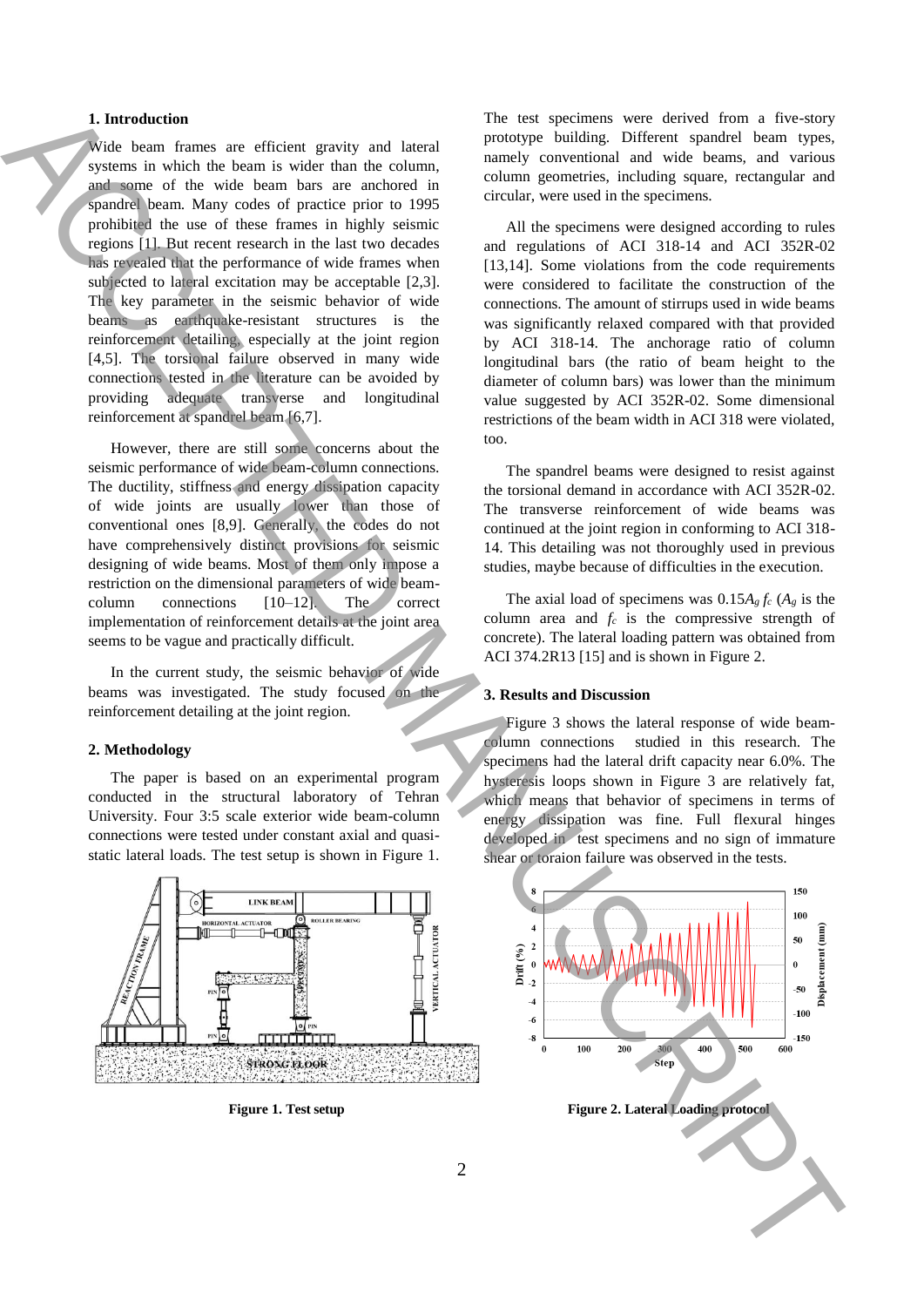

**Figure 3. Force‐displacement hysteresis response of specimens**

In specimens with conventional spandrel beam, the plastic hinge formation observed at the intersection of wide beam and column, while in specimens with wide spandrel beam the plastic mechanism occurred at the intersection of wide and spandrel beam, far from the column face. The specimen with circular column had lower energy dissipation and greater ductility in comparison with that with square column.

Although some of the code requirements were neglected in test specimens, the overall performance of tested connections was satisfactory in terms of ductility, stiffness and energy dissipation.

## **4. Conclusion**

The wide beam-column connections investigated in this study, had good seismic performances. The acceptable seismic behavior of these specimens mainly can be attributed to fine reinforcement detailing at the joint region. Violating some of requirements in test specimens did not disturb the overall performance of the connections.

### **5. References**

[1] I. Fadwa, T.A. Ali, E. Nazih, M. Sara, Reinforced concrete wide and conventional beam–column connections subjected to lateral load, Engineering Structures, 76 (2014) 34-48

[2] H. Behnam, J.S. Kuang, R.Y.C. Huang, Exterior RC wide beam-column connections: Effect of beam width ratio on seismic behaviour, Engineering Structures, 147 (2017) 27-44.

- [3] A. Pakzad, M. Khanmohammadi, Experimental cyclic behavior of code-conforming exterior wide beam-column connections, Engineering Structures, 214 (2020) 110613.
- [4] A.M. Elsouri, M.H. Harajli, Seismic response of exterior RC wide beam–narrow column joints: Earthquake-resistant versus as-built joints. Eng Struct 2013;57:394–405
- [5] A.M. Elsouri, M.H. Harajli, Interior RC wide beam-narrow column joints: Potential for improving seismic resistance, Engineering Structures, 99 (2015) 42-55.
- [6] J.M. LaFave, J.K. Wight, Reinforced concrete exterior wide beam-column-slab connections subjected to lateral earthquake loading,